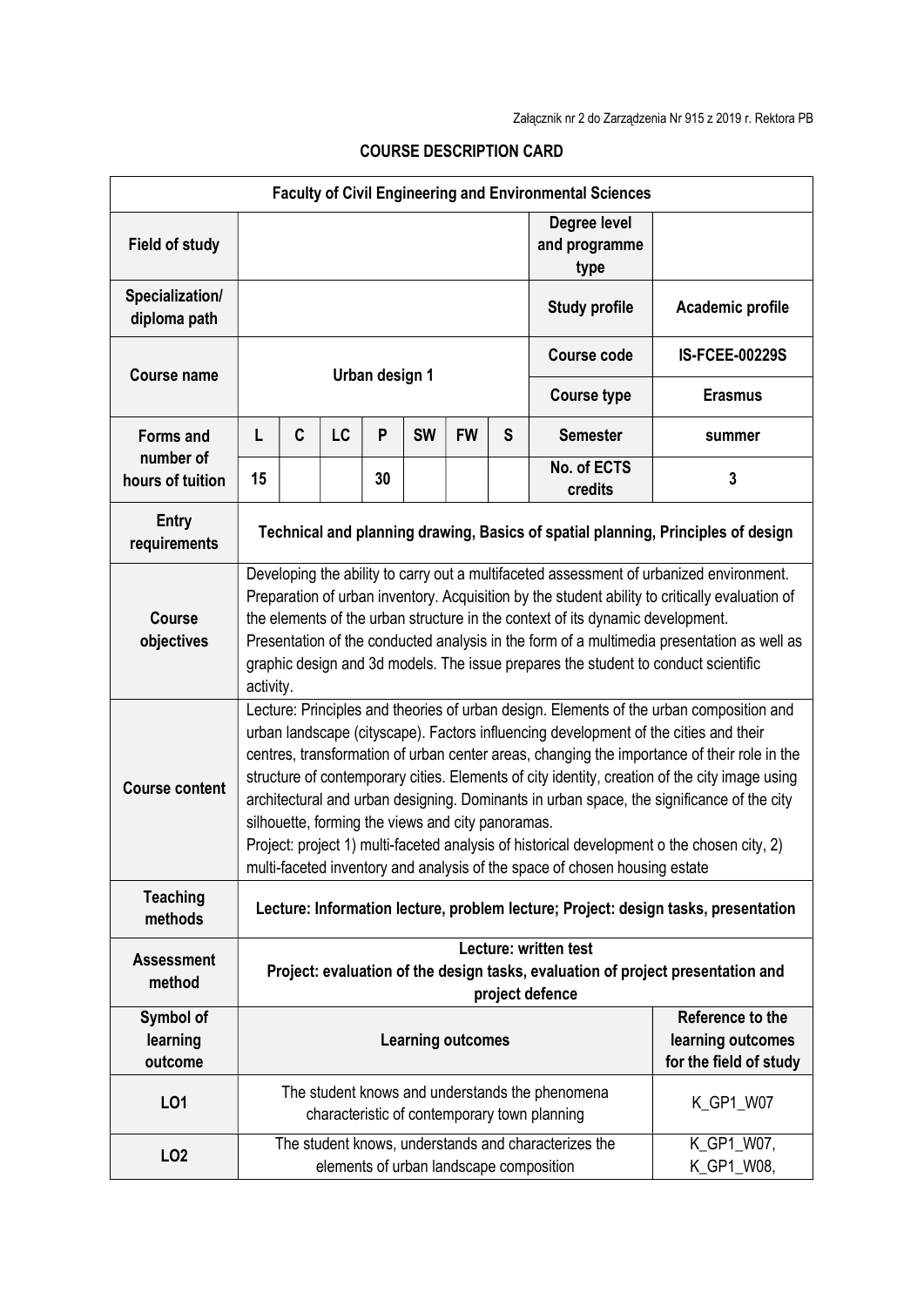|                    | The student is able to indicate the factors determining the                                            | K_GP1_W07              |                       |  |
|--------------------|--------------------------------------------------------------------------------------------------------|------------------------|-----------------------|--|
| LO <sub>3</sub>    | contemporary urbanized environment                                                                     |                        |                       |  |
| LO <sub>4</sub>    | The student can notice the importance of aesthetic values of                                           | K_GP1_W07              |                       |  |
|                    | urban landscape, understands the importance of spatial order                                           |                        |                       |  |
| LO <sub>5</sub>    | The student is able to prepare an urban inventory                                                      |                        | K_GP1_U04             |  |
| LO <sub>6</sub>    | The student is able to evaluate and make a critical assessment                                         | K_GP1_U11              |                       |  |
|                    | of recognized space                                                                                    |                        |                       |  |
| LO <sub>7</sub>    | The student is able to find and accumulate source materials                                            | K_GP1_U11              |                       |  |
|                    | concerning defined urban issues                                                                        |                        |                       |  |
| LO <sub>8</sub>    | The student is ready to present and argue his own conclusions                                          | K_GP1_K02              |                       |  |
|                    | from the conducted analyzes                                                                            |                        |                       |  |
| Symbol of          |                                                                                                        | Type of tuition during |                       |  |
| learning           | Methods of assessing the learning outcomes                                                             | which the outcome is   |                       |  |
| outcome            |                                                                                                        | assessed               |                       |  |
| LO1                | Written test, design (presentation, discussion)                                                        |                        | L, P                  |  |
| LO <sub>2</sub>    | Written test, design (presentation, discussion)                                                        | L, P                   |                       |  |
| LO <sub>3</sub>    | Written test, design (presentation, discussion)                                                        | L, P                   |                       |  |
| LO4                | Written test, design (presentation, discussion)                                                        | L, P                   |                       |  |
| LO <sub>5</sub>    | Design                                                                                                 | P                      |                       |  |
| LO <sub>6</sub>    | Design (presentation, discussion)                                                                      | P                      |                       |  |
| LO <sub>7</sub>    | Design (presentation, discussion)                                                                      | P                      |                       |  |
| LO <sub>8</sub>    | presentation, discussion                                                                               | P                      |                       |  |
|                    | No. of hours                                                                                           |                        |                       |  |
|                    | Participation in lecture                                                                               | 10                     |                       |  |
|                    |                                                                                                        |                        |                       |  |
|                    | Preparation to the written test                                                                        |                        | 15                    |  |
|                    | Participation in project classes                                                                       | 20                     |                       |  |
|                    | Preparation for classes, preparation of homework                                                       | 25                     |                       |  |
| <b>Calculation</b> | Participation in consultations                                                                         | 5                      |                       |  |
|                    |                                                                                                        |                        |                       |  |
|                    |                                                                                                        |                        |                       |  |
|                    |                                                                                                        |                        |                       |  |
|                    | <b>TOTAL:</b>                                                                                          |                        | 75                    |  |
|                    | <b>Quantitative indicators</b>                                                                         | <b>HOURS</b>           | No. of<br><b>ECTS</b> |  |
|                    |                                                                                                        |                        | credits               |  |
|                    | Student workload – activities that require direct teacher participation                                | 35                     | 1,4                   |  |
|                    | Student workload – practical activities                                                                | 50                     | 2                     |  |
|                    | Alexander Ch., Język wzorców. Miasta, budynki, konstrukcja, tłum.: A.<br>1.                            |                        |                       |  |
|                    | Kaczanowska, K. Maliszewska, M. Trzebiatowska, Gdańskie Wydawnictwo                                    |                        |                       |  |
| <b>Basic</b>       | Psychologiczne, Gdańsk 2008;                                                                           |                        |                       |  |
| references         | Krier L., Architektura. Wybór czy przeznaczenie, tłum.: P. Chojnowski, Arkady,<br>2.<br>Warszawa 2001; |                        |                       |  |